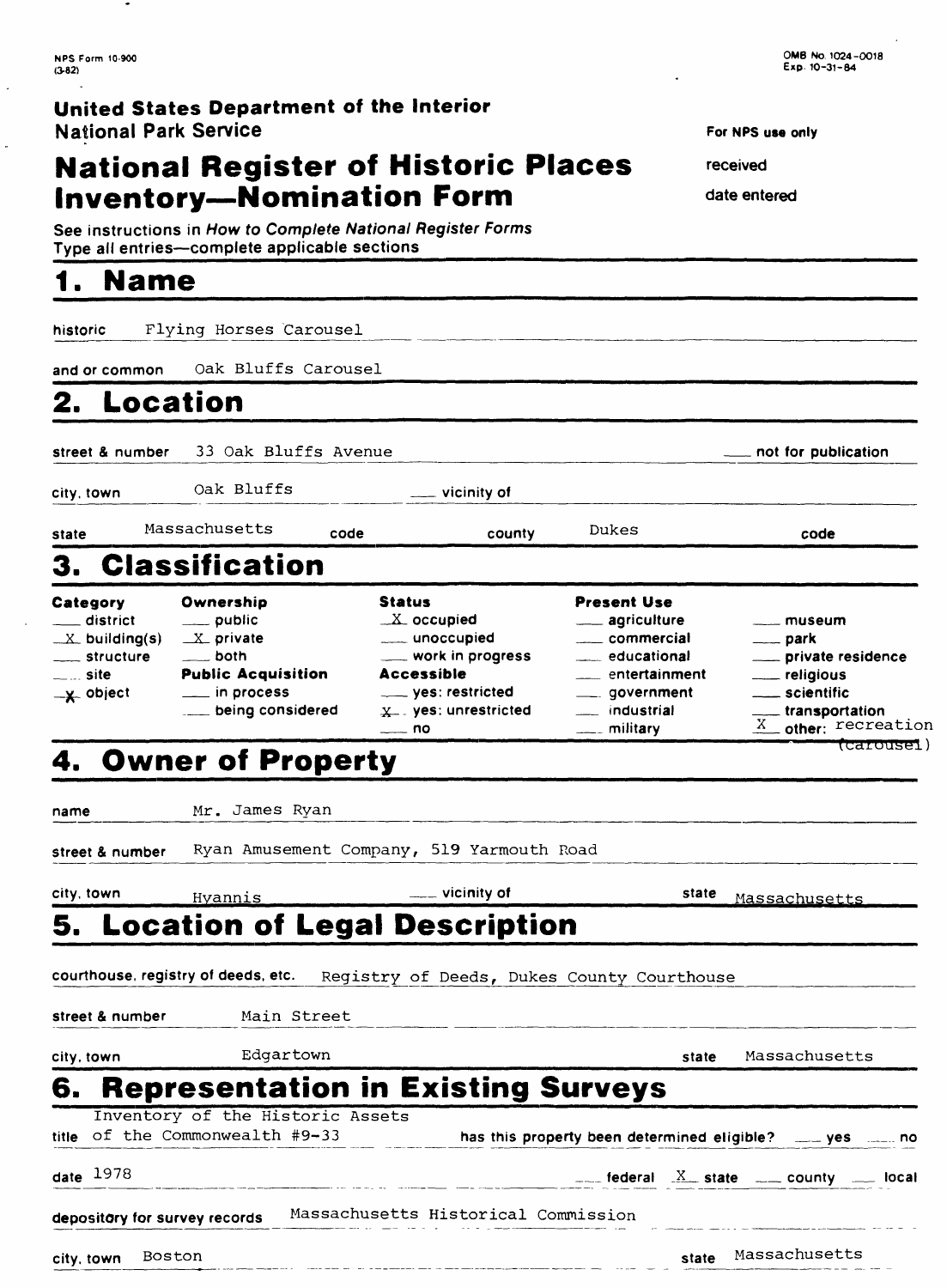## **7. Description**

| <b>Condition</b><br><u>__</u> __ excellent        | deteriorated                          | <b>Check one</b><br>$\mathbb{Z}$ unaltered | <b>Check one</b><br>$\overline{\phantom{a}}$ original site |            |  |
|---------------------------------------------------|---------------------------------------|--------------------------------------------|------------------------------------------------------------|------------|--|
| $\rule{1em}{0.15mm} - 900d$<br>$\frac{X}{X}$ fair | $\frac{1}{2}$ ruins<br>____ unexposed | <u>__</u> __ altered                       | date<br>$X$ moved                                          | 1884, 1889 |  |

#### **Describe the present and original (if known) physical appearance** Summary

The carousel, which measures 36 feet in diameter, consists of a platform and an open canopy whose 14 spreaders are supported by the uprights which secure the horses and chariots. The carousel supports 20 prancing horses and 4 chariots. They are arranged in the following manner: a chariot, 2 pairs of horses, a chariot, 3 pairs of horses, a chariot, 2 pairs of horses, a chariot, and 3 pairs of horses. In all cases, the outer of the paired horses is larger. In addition to its fine hand-carved horses and chariots, the carousel retains rim, spreader, and center panels with intact paintings that are fine examples of late 19th-century folk art.

#### Location

The Flying Horses carousel is situated in the business district of Oak Bluffs at the base of Circuit Avenue, the main street of the town.<sup>1</sup> Its shelter building is placed on a triangular parcel, along with two other buildings, on the small block bounded by Oak Bluffs Avenue on the north, Kennebec Avenue on the southeast, and Lake Avenue on the southwest. This vicinity has always been the entertainment<br>center of town. Late 19th-century and early 20th-century photographs show the Late 19th-century and early 20th-century photographs show the carousel surrounded by a skating rink, a bowling alley, and hotels.

#### Shelter

The carousel's shelter is a simple 1-story utilitarian structure, sheathed with wood shingles painted a deep red and enclosed by a low pitched gable roof. Its date of construction and early history are unknown. The major entrance faces north at an angle to the northwest and northeast elevations. A secondary entrance is in a shed-roofed porch which runs the full length of the southwest elevation. The major alteration to the building, as revealed by historic photographs, is the enclosing of this porch about 1900, and the addition of the concrete steps at the main entrance. Although the shelter building does not fit the classic multi-sided carousel shelter design, its continuity of use is significant.

In addition to the carousel, the carousel shelter building houses a ticket counter and several pinball machines.

#### Additional Data on the Carousel

The machinery powering the carousel consists of a 10-horsepower belt-driven electric motor in the basement. Although originally steam-powered, the carousel has been driven by electricity since around 1900. Its present motor is connected to gears which are concealed by the eight center panels. The machinery which powers the carousel has recently been overhauled. The owner hopes to complete restoration when funds are available.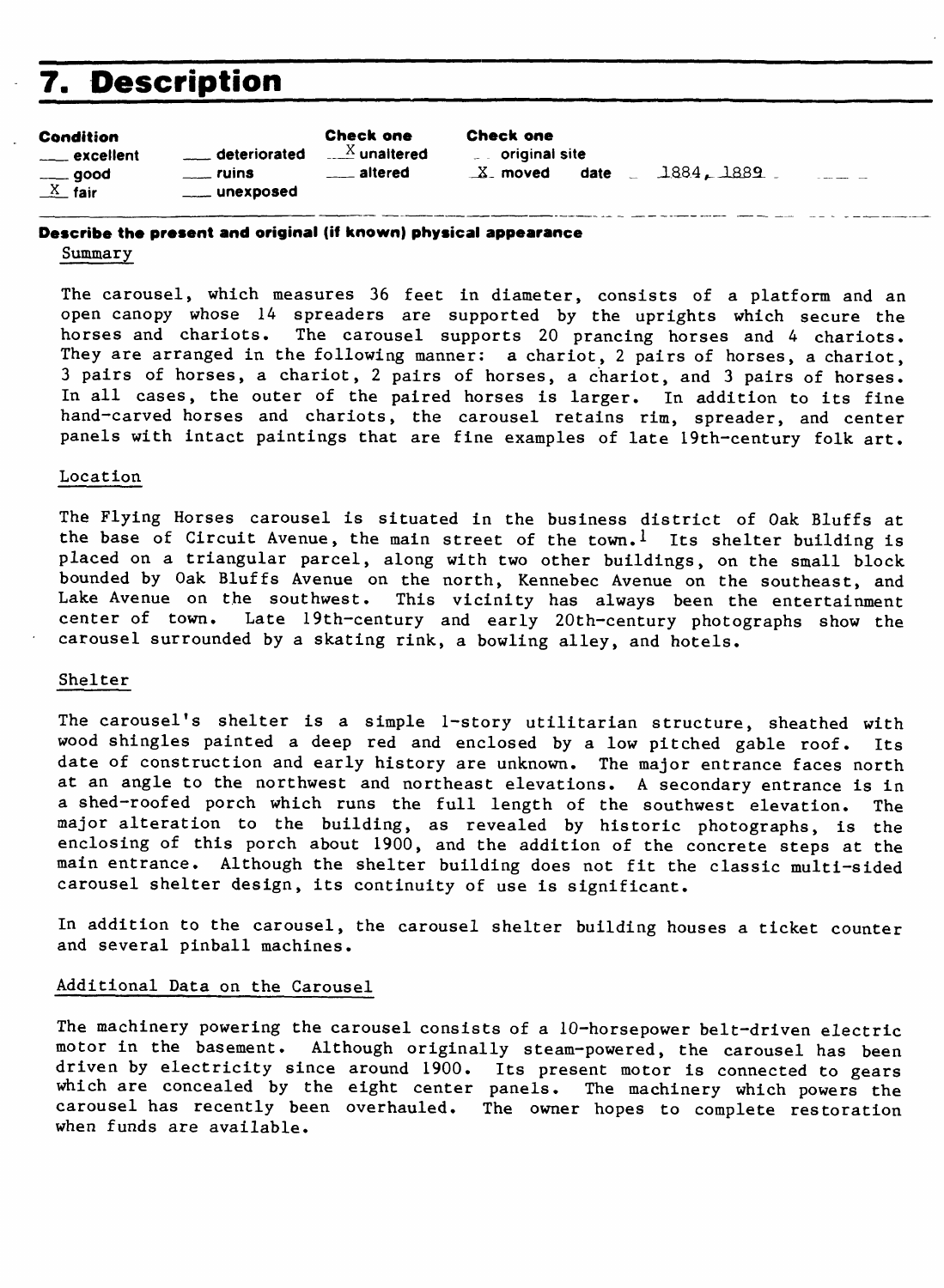## **8. Significance**

| Period<br>prehistoric<br>$-1400 - 1499$<br>$1500 - 1599$<br>1600-1699<br>1700-1799<br>$X$ 1800-1899<br>$-1900-$ | Areas of Significance-Check and justify below<br>archeology-prehistoric<br>archeology-historic<br>_ agriculture<br>architecture<br>art<br>commerce<br>communications | community planning<br>conservation<br>economics<br>education<br>engineering<br>exploration settlement<br>industry<br>. invention<br>المدار المستندات | landscape architecture<br>law<br>literature<br>military<br>music<br>philosophy<br>politics government | religion<br>science<br>sculpture<br>social<br>humanitarian<br>theater<br>___ transportation<br>$\angle X$ other (specify)<br>Recreation |
|-----------------------------------------------------------------------------------------------------------------|----------------------------------------------------------------------------------------------------------------------------------------------------------------------|------------------------------------------------------------------------------------------------------------------------------------------------------|-------------------------------------------------------------------------------------------------------|-----------------------------------------------------------------------------------------------------------------------------------------|
| <b>Specific dates</b>                                                                                           | ca. 1876-78                                                                                                                                                          | <b>Builder Architect</b>                                                                                                                             | Charles W.F.<br>Dare Co.                                                                              | (carousel)                                                                                                                              |

#### **Statement of Significance (in one paragraph)**

#### Summary

The "Flying Horses" carousel of Oak Bluffs, Massachusetts, and the "Flying Horse" carousel of Watch Hill, Rhode Island, are almost certainly the two oldest essentially extant carousels in the United States.<sup>1</sup> Because of difficulties attendant on dating carousels of that vintage, it is not possible to determine absolutely which is the older. Some experts give the nod to Watch Hill. Because the two are somewhat different types, both are excellent representatives of the early era of carousel manufacture in the United States. Both have also been on-site for exceptionally long periods.

They also represent the only surviving examples of the work of the Charles W. F. Dare Company of New York City,  $2$  one of the major carousel manufacturers, which was in business from 1866 until 1901 making hobbyhorses and other amusement devices.' The company ceased operations at Dare's death.

#### History

"Flying Horses," at Oak Bluffs, which is, in any case, the oldest operating platform carousel in the United States, has been in the community since  $1884.3$  It was brought to Oak Bluffs (then called Cottage City), a well-established late 19thcentury resort, by a Mr. F.O. Gordon of New York City. The tradition that it was first operated in the New York City area is suggested by the inscription "Coney Island  $#4"$  on the back side of one of the decorative panels. In 1889 the carousel was purchased by the town and moved to its present site. It was sold in 1896 to a Mr. Joseph Turnell. He applied the "Flying Horses" name to it, which is something of a misnomer, since the horses have always been stationary (i.e., they do not move up and down as do the horses on many later carousels).

The horses and chariots which form the major components of the carousel are examples of those found in the Charles W. F. Dare catalog (1878), "Constructions for Sea-Side & Summer Amusements, Carousels, Organ Figures, Fixtures &c." Also the canvas scene paintings used to cover the outside rim and inside poles of the carousel housing and machine covering, as well as painted views on the spreader boards, are very similar to those shown in the Dare catalog. Carousel expert Frederick Fried believes the artist who painted the panels and canvases may have made the catalog woodcut engravings from these paintings.<sup>4</sup> Because of these factors, the carousel can be approximately dated to 1876-78.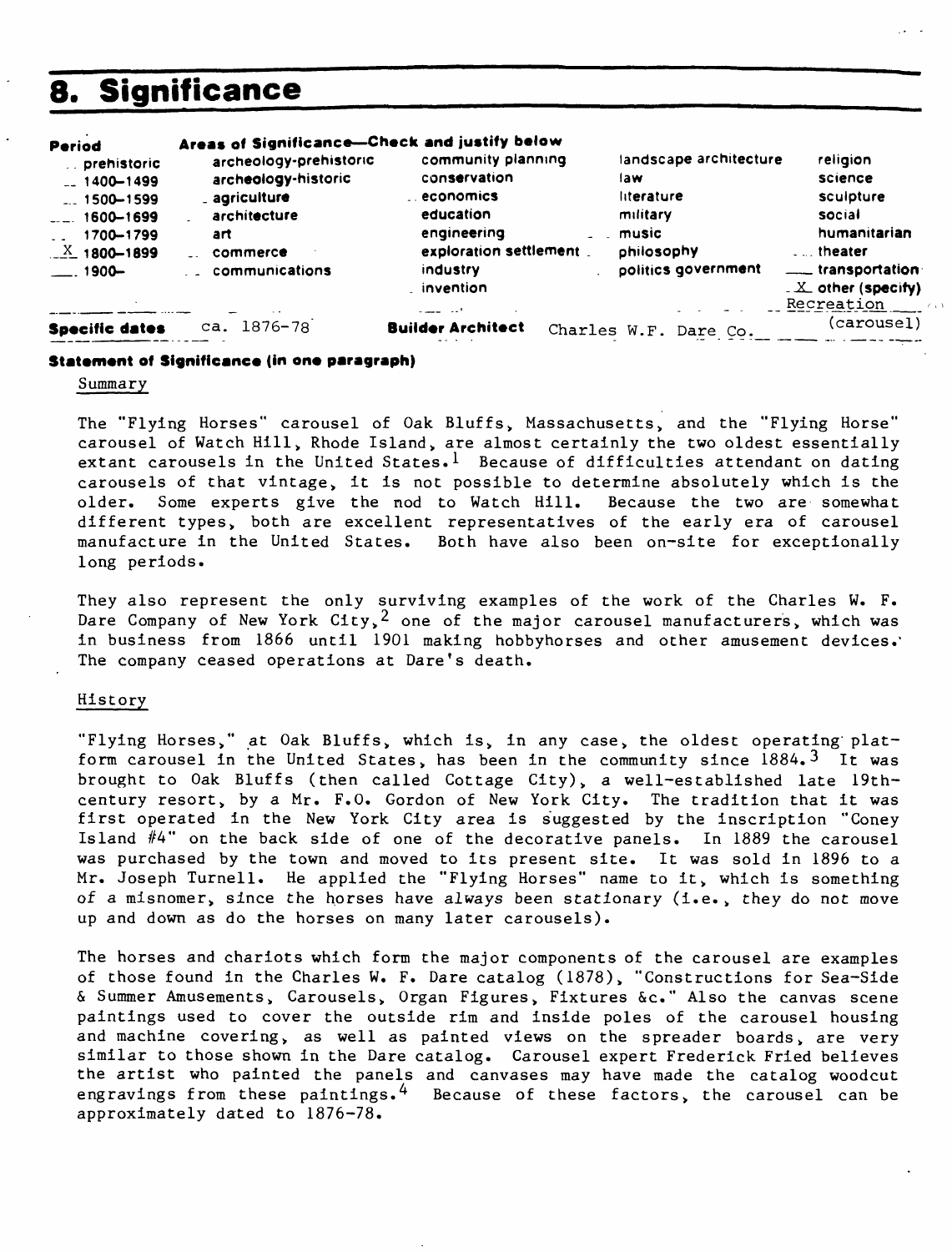# **9. Major Bibliographical References**

SEE CONTINUATION SHEET

| 10. Geographical Data                                                                                                                                                                                                                                           |                            |                      |                                                                                                                          |
|-----------------------------------------------------------------------------------------------------------------------------------------------------------------------------------------------------------------------------------------------------------------|----------------------------|----------------------|--------------------------------------------------------------------------------------------------------------------------|
| Acreage of nominated property $\dots$ 10 acres<br>Quadrangle name Edgartown<br><b>UTM References</b>                                                                                                                                                            |                            |                      | Quadrangle scale $1:24,000$                                                                                              |
| A 19<br>369900<br>Easting<br>Zone                                                                                                                                                                                                                               | 4 5 9 0 4 8 0 <br>Northing | в<br>Zone<br>Easting | Northing                                                                                                                 |
| с                                                                                                                                                                                                                                                               |                            | D<br>F               |                                                                                                                          |
| G                                                                                                                                                                                                                                                               |                            | н                    |                                                                                                                          |
| Verbal boundary description and justification<br>The carousel's shelter building occupies Lot #33 of the town of Oak Bluffs.                                                                                                                                    |                            |                      |                                                                                                                          |
| List all states and counties for properties overlapping state or county boundaries                                                                                                                                                                              |                            |                      |                                                                                                                          |
| state                                                                                                                                                                                                                                                           | code                       | county               | code                                                                                                                     |
| state                                                                                                                                                                                                                                                           | code                       | county               | code                                                                                                                     |
| <b>Form Prepared By</b><br>11.                                                                                                                                                                                                                                  |                            |                      |                                                                                                                          |
| organization History Division, National Park Service<br>street & number<br>1100 L Street, NW                                                                                                                                                                    |                            | date                 | October 1985<br>telephone (202) 343-8165                                                                                 |
| Washington<br>city or town                                                                                                                                                                                                                                      |                            | state                | DC.<br>20013-7127                                                                                                        |
| 12.                                                                                                                                                                                                                                                             |                            |                      | <b>State Historic Preservation Officer Certification</b>                                                                 |
| The evaluated significance of this property within the state is:                                                                                                                                                                                                |                            |                      |                                                                                                                          |
| national                                                                                                                                                                                                                                                        | __ _ state                 | local                |                                                                                                                          |
| 665), I hereby nominate this property for inclusion in the National Register and certify that it has been evaluated<br>according to the criteria and procedures set forth by the National Park Service.<br><b>State Historic Preservation Officer signature</b> |                            |                      | As the designated State Historic Preservation Officer for the National Historic Preservation Act of 1966 (Public Law 89- |
|                                                                                                                                                                                                                                                                 |                            |                      |                                                                                                                          |
| title                                                                                                                                                                                                                                                           |                            |                      | date                                                                                                                     |
| For NPS use only<br>I hereby certify that this property is included in the National Register                                                                                                                                                                    |                            |                      |                                                                                                                          |
|                                                                                                                                                                                                                                                                 |                            |                      | date                                                                                                                     |
| Keeper of the National Register                                                                                                                                                                                                                                 |                            |                      |                                                                                                                          |
| Attest:                                                                                                                                                                                                                                                         |                            |                      | date                                                                                                                     |
| <b>Chief of Registration</b>                                                                                                                                                                                                                                    |                            |                      |                                                                                                                          |

GPO 894-785

 $\ddot{\phantom{a}}$ 

 $\bar{z}$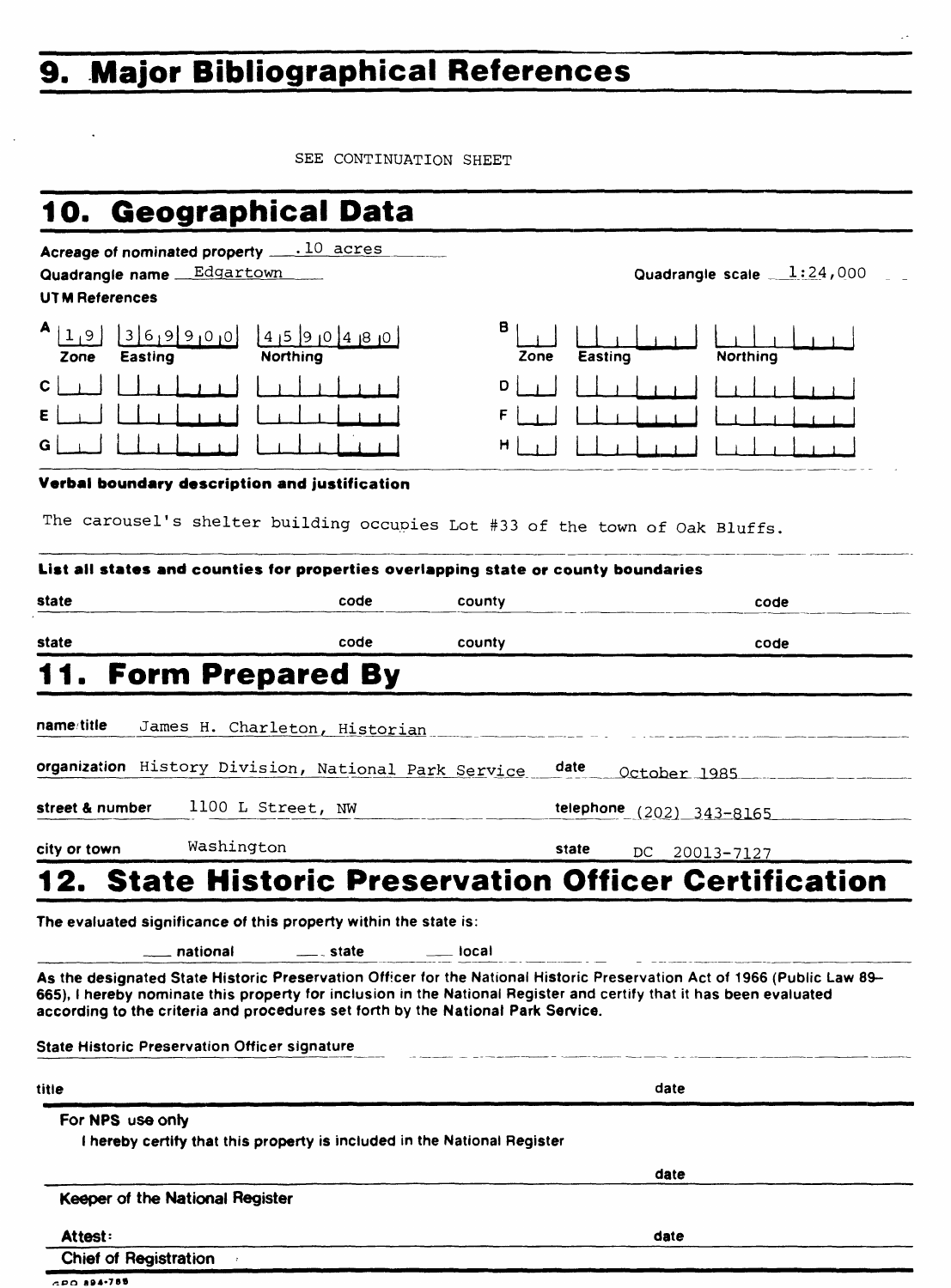### **United States Department of the Interior** National Park Service

# **National Register of Historic Places**  National Park Service<br>**National Register of Historic<br>Inventory—Nomination Form**

| <b>Continuation sheet</b> | Item number | Page |
|---------------------------|-------------|------|
|                           |             |      |

The horses and chariots have not been painted for several years, but the owner hopes to restore them to their original appearance after paint research. The horses have large oxide eyes, horsehair tails, and painted bridles and saddle pads. The double-seated chariots resemble birds, dragons, and serpents.

Most of the panels, painted mainly with equestrian and marine scenes -- which originally concealed the gears, spreaders, and rims -- survive but are badly in need of restoration and are not in situ. Local scenes by Georgina McCarthy are in their place.

#### Footnote

I This description is an edited version of that appearing in Candace Jenkins' nomination of the Flying Horses carousel to the National Register of Historic Places (1979).